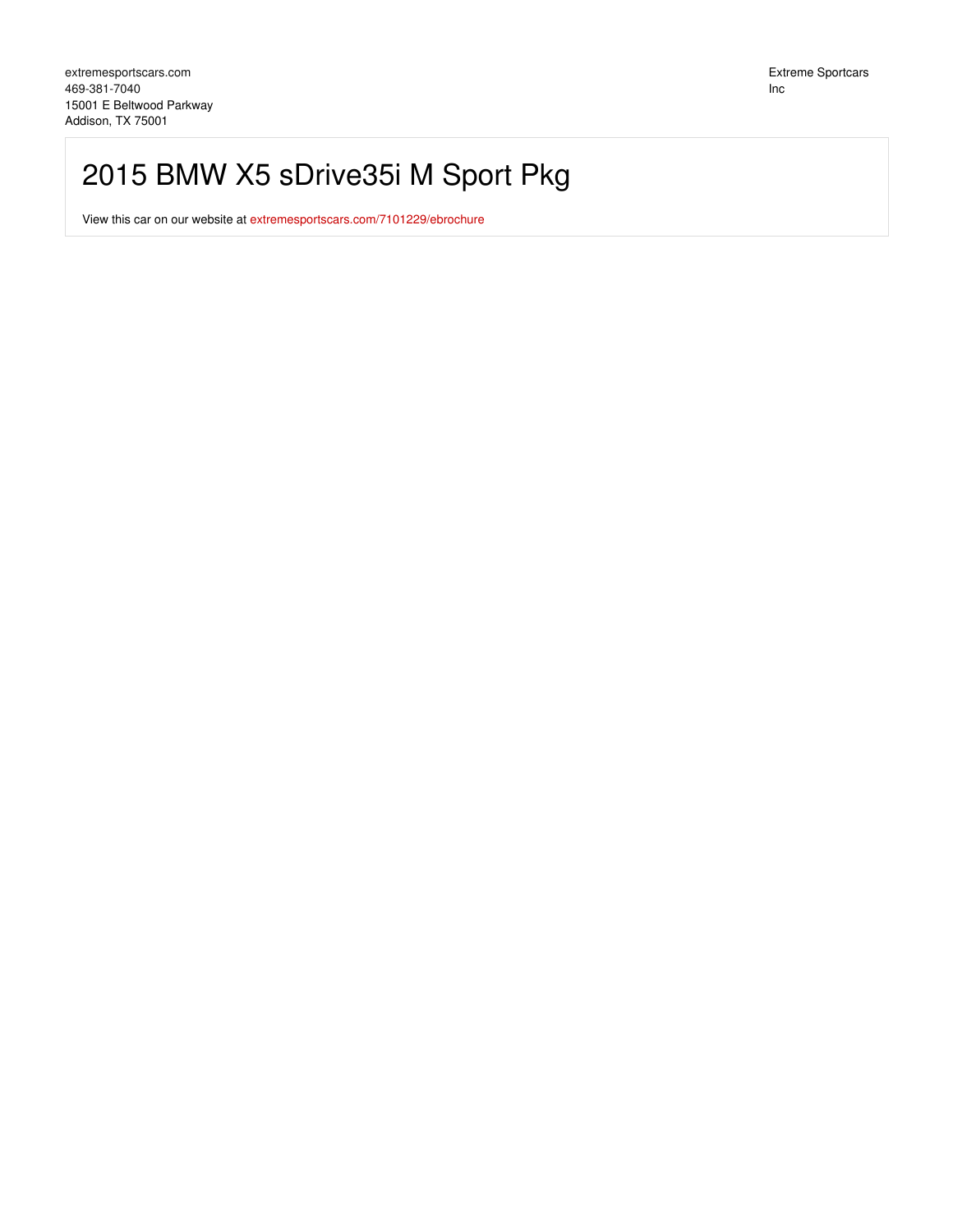



# Our Price **\$28,990**

Retail Value **\$29,990**

## **Specifications:**

| Year:                            | 2015                                                    |  |  |  |
|----------------------------------|---------------------------------------------------------|--|--|--|
| VIN:                             | 5UXKR2C58F0H39418                                       |  |  |  |
| Make:                            | <b>BMW</b>                                              |  |  |  |
| <b>Model/Trim:</b>               | X5 sDrive35i M Sport Pkg                                |  |  |  |
| <b>Condition:</b>                | Pre-Owned                                               |  |  |  |
| Body:                            | <b>SUV</b>                                              |  |  |  |
| Exterior:                        |                                                         |  |  |  |
| Engine:                          | Engine: 3.0L DOHC I-6 24V TwinPower<br>Turbo            |  |  |  |
| Interior:                        |                                                         |  |  |  |
| Transmission:                    | TRANSMISSION: SPORT AUTOMATIC<br><b>W/SHIFT PADDLES</b> |  |  |  |
| Mileage:                         | 94,358                                                  |  |  |  |
| Drivetrain:                      | <b>Rear Wheel Drive</b>                                 |  |  |  |
| Economy:                         | City 19 / Highway 27                                    |  |  |  |
|                                  | 2015 BMW X5 sDrive35i M Sport Pkg                       |  |  |  |
| EXTERIOR: MINERAL WHITE METALLIC |                                                         |  |  |  |
| <b>INTERIOR: BLACK</b>           |                                                         |  |  |  |
|                                  |                                                         |  |  |  |

[2TB] Transmission: Sport Automatic W/Shift Paddles

inc: launch control

included [2PW] Wheels: 20" M Double Spoke LT Alloy (Style 469 M)

inc: 20" x 10" front \$950

20" x 11" rear Increased Top Speed Limiter

[A96] Mineral White Metallic \$550

[456] Multi Contour Seats \$1,300

[LCSW] Black, Dakota Leather Upholstery \$1,450

[ZDA] Driver Assistance Package \$1,400

[ZPP] Premium Package \$2,550

[ZMM] M Sport \$4,500

[3MC] High Gloss Roof Rails

[3AG] Rear View Camera included

[5DL] Surround View \$750

WELL MAINTAINED

AND MUCH MORE!!!!!!!!!!!!!!!!!!!!!!!!!!!!!!!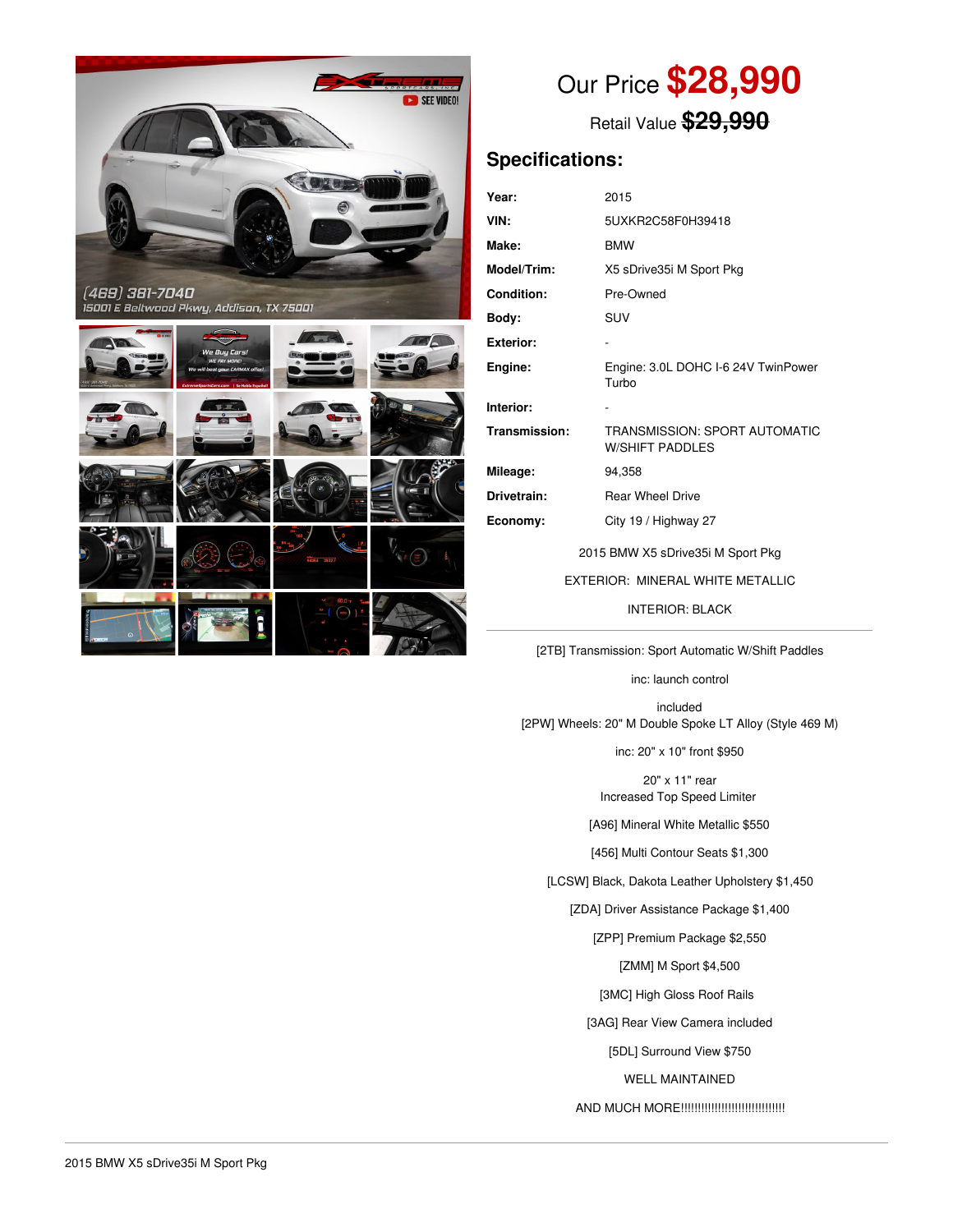

#### 2015 BMW X5 sDrive35i M Sport Pkg

Extreme Sportcars Inc - 469-381-7040 - View this car on our website at[extremesportscars.com/7101229/ebrochure](https://extremesportscars.com/vehicle/7101229/2015-bmw-x5-sdrive35i-m-sport-pkg-addison-tx-75001/7101229/ebrochure)

| <b>Installed Options</b>                                                                   |
|--------------------------------------------------------------------------------------------|
| <b>Interior</b>                                                                            |
| - 2 Seatback Storage Pockets- 4 12V DC Power Outlets                                       |
| - 40-20-40 Folding Split-Bench Front Facing Fold Forward Seatback Rear Seat                |
| - Air Filtration- Analog Appearance- Ashtray- BMW Online Full Service Internet Access      |
| Cargo Area Concealed Storage- Cargo Space Lights- Carpet Floor Trim                        |
| - Cruise Control w/Steering Wheel Controls- Day-Night Auto-Dimming Rearview Mirror         |
| Delayed Accessory Power- Driver / Passenger And Rear Door Bins<br>$\overline{\phantom{a}}$ |
| Driver And Passenger Visor Vanity Mirrors w/Driver And Passenger Illumination<br>٠         |
| - Driver Foot Rest- Driver Seat                                                            |
| - Dual Zone Front Automatic Air Conditioning w/Steering Wheel Controls                     |
| - Engine Immobilizer                                                                       |
| - FOB Controls -inc: Cargo Access Windows and Suproof/Convertible Boof                     |

- FOB Controls -inc: Cargo Access, Windows and Sunroof/Convertible Roof
- Fade-To-Off Interior Lighting- Front And Rear Map Lights
- Front Bucket Seats -inc: 10-way power-adjustable front seats w/4-way lumbar support and memory system for driver's seat, steering wheel and outside mirrors
- Front Center Armrest and Rear Center Armrest- Front Cigar Lighter(s)- Front Cupholder
- Full Carpet Floor Covering -inc: Carpet Front And Rear Floor Mats Full Cloth Headliner
- Full Floor Console w/Covered Storage, Mini Overhead Console and 4 12V DC Power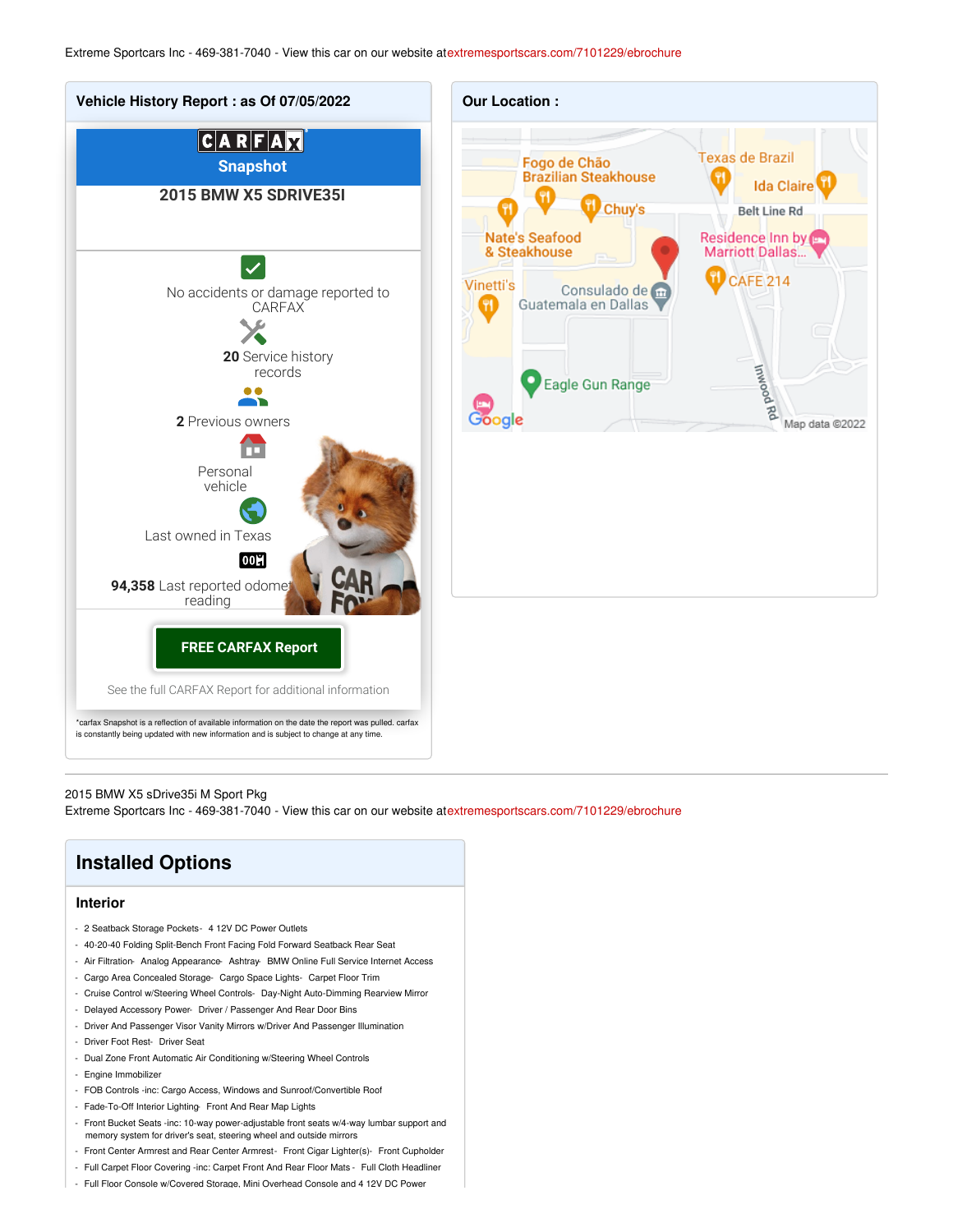- **Outlets**
- Garage Door Transmitter
- Gauges -inc: Speedometer, Odometer, Engine Coolant Temp, Tachometer, Trip Odometer and Trip Compute

- Full Floor Console w/Covered Storage, Mini Overhead Console and 4 12V DC Power

- HVAC -inc: Underseat Ducts, Residual Heat Recirculation and Console Ducts
- Heated Front Seats- Illuminated Locking Glove Box- Interior Lock Disable
- Interior Trim -inc: Chrome/Metal-Look Interior Accents
- Leather/Chrome Gear Shifter Material- Leatherette Door Trim Insert- Lumbar Support
- Memory Settings -inc: Head Restraints- Navigation System w/Touchpad
- Outside Temp Gauge- Passenger Seat- Perimeter Alarm- Poplar Wood Trim
- Power 1st Row Windows w/Front And Rear 1-Touch Up/Down
- Power Anti-Whiplash w/Tilt Front Head Restraints and Manual Adjustable Rear Head **Restraints**
- Power Door Locks w/Autolock Feature- Power Front Seats w/Driver Seat Memory
- Power Fuel Flap Locking Type- Power Rear Windows and Fixed 3rd Row Windows
- Power Tilt/Telescoping Steering Column- Proximity Key For Push Button Start Only
- Rear Cupholder
- Remote Keyless Entry w/Integrated Key Transmitter, 4 Door Curb/Courtesy, Illuminated Entry and Panic Button
- Remote Releases -Inc: Power Cargo Access- Roll-Up Cargo Cover
- Sensatec Leatherette Upholstery- Smart Device Integration
- Sport Leather/Metal-Look Steering Wheel w/Auto Tilt-Away- Systems Monitor
- Tracker System- Trip Computer- Trunk/Hatch Auto-Latch- Valet Function

#### **Exterior**

- Auto On/Off Projector Beam High Intensity Low/High Beam Daytime Running Auto-Leveling Directionally Adaptive Headlamps w/Delay-Off
- Black Grille w/Chrome Surround- Body-Colored Door Handles
- Body-Colored Front Bumper w/Metal-Look Bumper Insert
- Body-Colored Power Heated Auto Dimming Side Mirrors w/Power Folding and Turn Signal Indicator
- Body-Colored Rear Bumper w/Metal-Look Bumper Insert
- Chrome Side Windows Trim and Black Front Windshield Trim Clearcoat Paint
- Cornering Lights- Deep Tinted Glass
- Express Open/Close Sliding And Tilting Glass 1st And 2nd Row Sunroof w/Power Sunshade
- Fixed Rear Window w/Fixed Interval Wiper and Defroster- Front Fog Lamps
- Galvanized Steel/Aluminum/Composite Panels- LED Brakelights- Lip Spoiler
- Perimeter/Approach Lights- Power Liftgate/Tailgate Rear Cargo Access
- Rocker Panel Extensions and Black Wheel Well Trim Roof Rack Rails Only
- Speed Sensitive Rain Detecting Variable Intermittent Wipers w/Heated Jets
- Tailgate/Rear Door Lock Included w/Power Door Locks Tires: P255/55R18 Run-Flat AS
- Wheels w/Silver Accents- Wheels: 18" x 8.5" Light Alloy (Style 446) -inc: Double spoke

#### **Safety**

- 2 Seatback Storage Pockets- 4 12V DC Power Outlets
- 40-20-40 Folding Split-Bench Front Facing Fold Forward Seatback Rear Seat
- Air Filtration- Analog Appearance- Ashtray- BMW Online Full Service Internet Access
- Cargo Area Concealed Storage- Cargo Space Lights- Carpet Floor Trim
- Cruise Control w/Steering Wheel Controls- Day-Night Auto-Dimming Rearview Mirror
- Delayed Accessory Power- Driver / Passenger And Rear Door Bins
- Driver And Passenger Visor Vanity Mirrors w/Driver And Passenger Illumination
- Driver Foot Rest- Driver Seat
- Dual Zone Front Automatic Air Conditioning w/Steering Wheel Controls
- Engine Immobilizer
- FOB Controls -inc: Cargo Access, Windows and Sunroof/Convertible Roof
- Fade-To-Off Interior Lighting- Front And Rear Map Lights
- Front Bucket Seats -inc: 10-way power-adjustable front seats w/4-way lumbar support and memory system for driver's seat, steering wheel and outside mirrors
- Front Center Armrest and Rear Center Armrest- Front Cigar Lighter(s)- Front Cupholder
- Full Carpet Floor Covering -inc: Carpet Front And Rear Floor Mats Full Cloth Headliner
- Full Floor Console w/Covered Storage, Mini Overhead Console and 4 12V DC Power **Outlets**
- Garage Door Transmitter
- Gauges -inc: Speedometer, Odometer, Engine Coolant Temp, Tachometer, Trip Odometer and Trip Computer
- HVAC -inc: Underseat Ducts, Residual Heat Recirculation and Console Ducts
- Heated Front Seats- Illuminated Locking Glove Box- Interior Lock Disable
- Interior Trim -inc: Chrome/Metal-Look Interior Accents
- Leather/Chrome Gear Shifter Material- Leatherette Door Trim Insert- Lumbar Support
- Memory Settings -inc: Head Restraints- Navigation System w/Touchpad
- Outside Temp Gauge- Passenger Seat- Perimeter Alarm- Poplar Wood Trim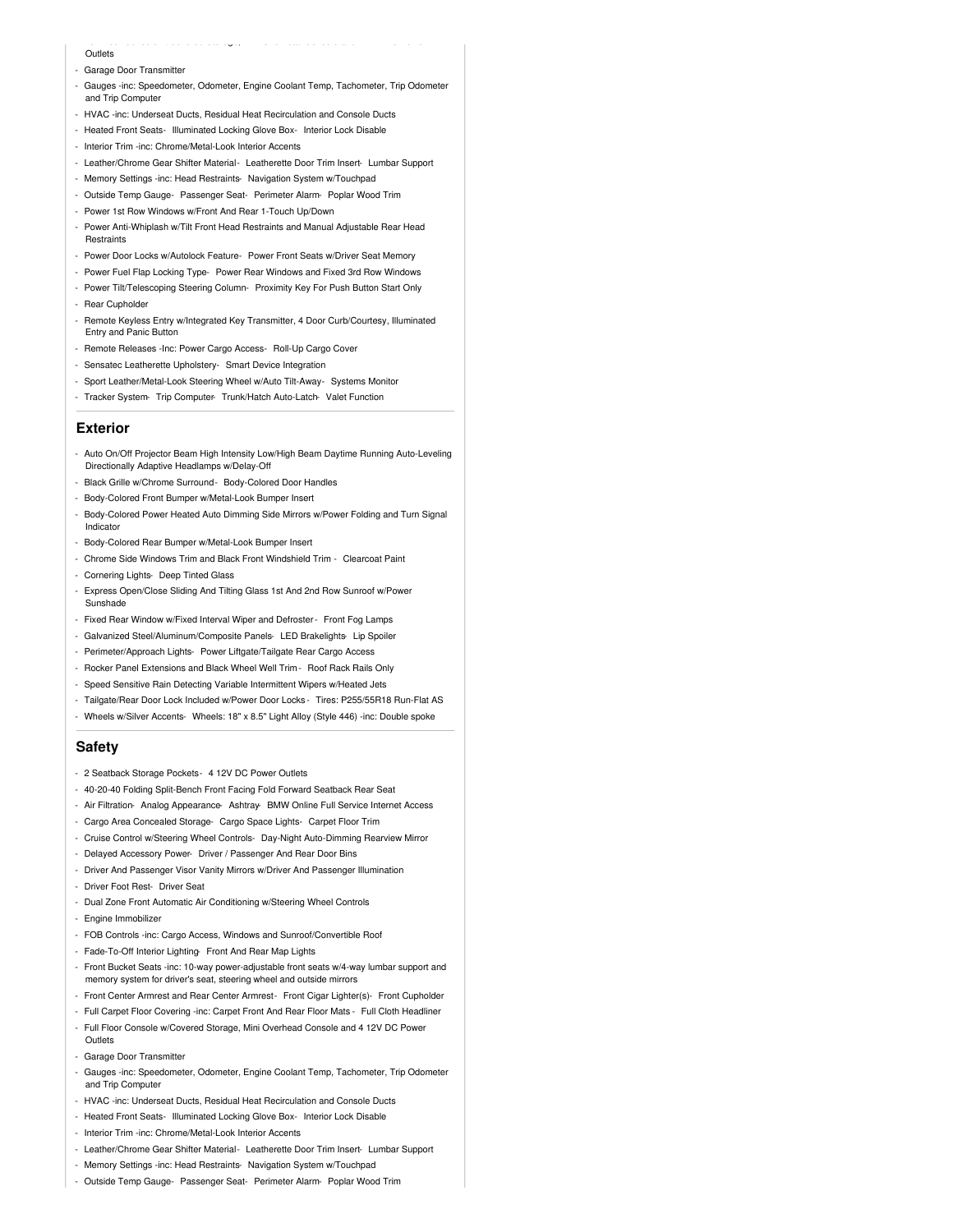- Power 1st Row Windows w/Front And Rear 1-Touch Up/Down
- Power Anti-Whiplash w/Tilt Front Head Restraints and Manual Adjustable Rear Head Restraints
- Power Door Locks w/Autolock Feature- Power Front Seats w/Driver Seat Memory
- Power Fuel Flap Locking Type- Power Rear Windows and Fixed 3rd Row Windows
- Power Tilt/Telescoping Steering Column- Proximity Key For Push Button Start Only
- Rear Cupholder
- Remote Keyless Entry w/Integrated Key Transmitter, 4 Door Curb/Courtesy, Illuminated Entry and Panic Button
- Remote Releases -Inc: Power Cargo Access- Roll-Up Cargo Cover
- Sensatec Leatherette Upholstery- Smart Device Integration
- Sport Leather/Metal-Look Steering Wheel w/Auto Tilt-Away- Systems Monitor
- Tracker System- Trip Computer- Trunk/Hatch Auto-Latch- Valet Function

#### **Mechanical**

- 105-Amp/Hr Maintenance-Free Battery- 1110# Maximum Payload- 210 Amp Alternator
- 22.4 Gal. Fuel Tank- 3.154 Axle Ratio
- 4-Wheel Disc Brakes w/4-Wheel ABS, Front And Rear Vented Discs, Brake Assist, Hill Hold Control and Electric Parking Brake
- Double Wishbone Front Suspension w/Coil Springs
- Electric Power-Assist Speed-Sensing Steering- Engine Auto Stop-Start Feature
- Engine: 3.0L DOHC I-6 24V TwinPower Turbo- Front And Rear Anti-Roll Bars
- GVWR: 6,063 lbs- Gas-Pressurized Shock Absorbers
- Multi-Link Rear Suspension w/Coil Springs
- Quasi-Dual Stainless Steel Exhaust w/Chrome Tailpipe Finisher- Rear-Wheel Drive
- Transmission: 8-Speed Automatic w/STEPTRONIC

### **Option Packages**

#### **Factory Installed Packages**

- TRANSMISSION: SPORT AUTOMATIC W/SHIFT PADDLES -inc: launch contr

\$1,400 DRIVER ASSISTANCE PACKAGE -inc: Head-Up Display, Rear-view Camera

| <b>HIGH-GLOSS ROOF RAILS</b> |
|------------------------------|

#### M SPORT

-

-

-

-

\$4,500 -inc: M foot rest, M door sills and unique tailpipe design, Transmission: Sport Automatic w/Shift Paddles, launch control, Without Lines Designation Outside, High-Gloss Roof Rails, Sport Seats, Shadowline Exterior Trim, Wheels: 19" M Lt Alloy Double Spoke (Style 467M), Tires: P255/50R19 Run-Flat AS, Anthracite Headliner, M Steering Wheel, M Sport Package, Aerodynamic Kit, Standard Suspension

\$2,550 PREMIUM PACKAGE -inc: 4-Zone Automatic Climate Control, Comfort Access Keyless Entry, multi-function remote control, Satellite Radio w/1 Year Subscription

\$400 REAR-VIEW CAMERA

\$750 - SURROUND VIEW